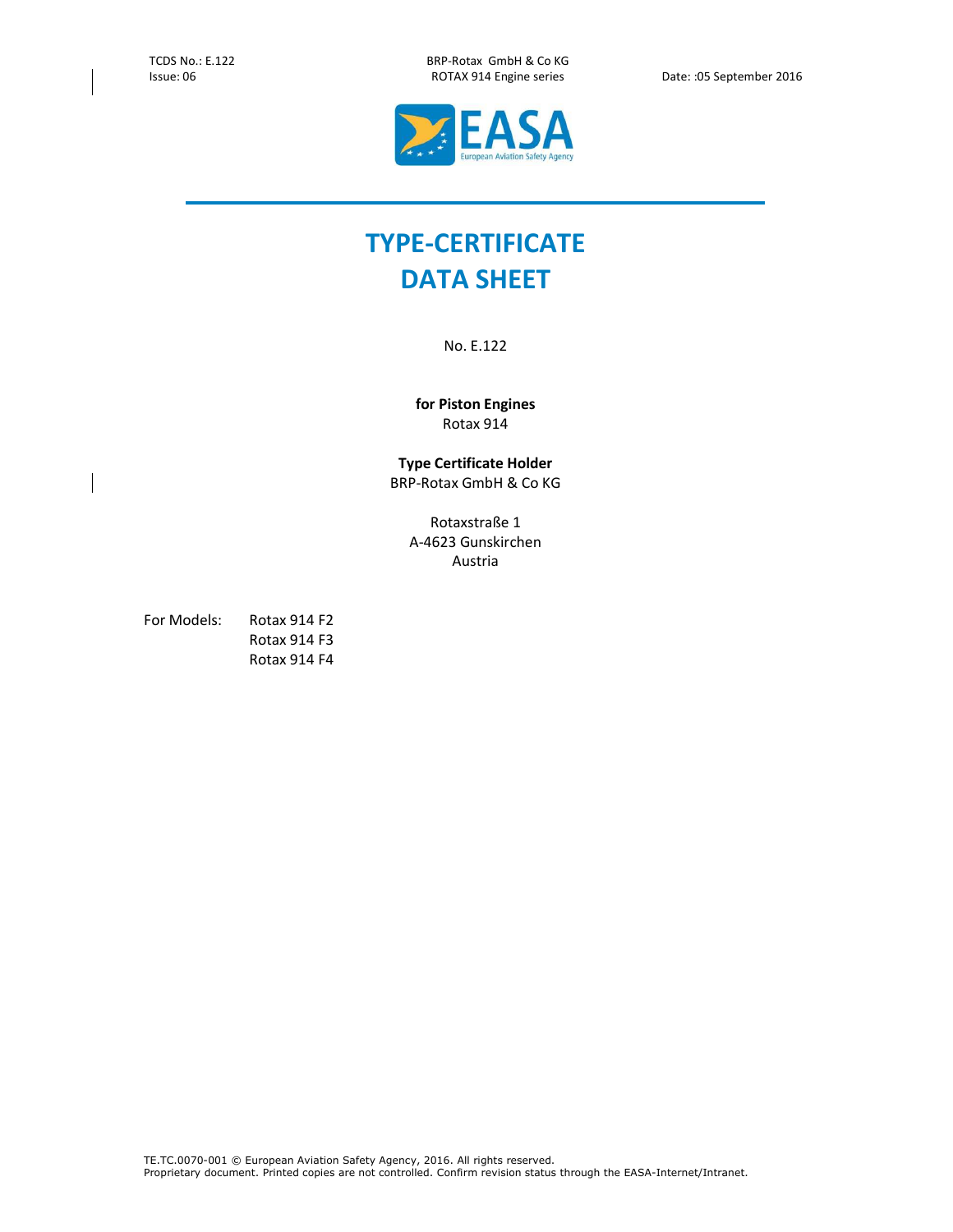Intentionally left blank



TE.CERT.00052-001 © European Aviation Safety Agency, 2016. All rights reserved. ISO9001 Certified. Page 2 of 13 Proprietary document. Copies are not controlled. Confirm revision status through the EASA-Internet/Intranet.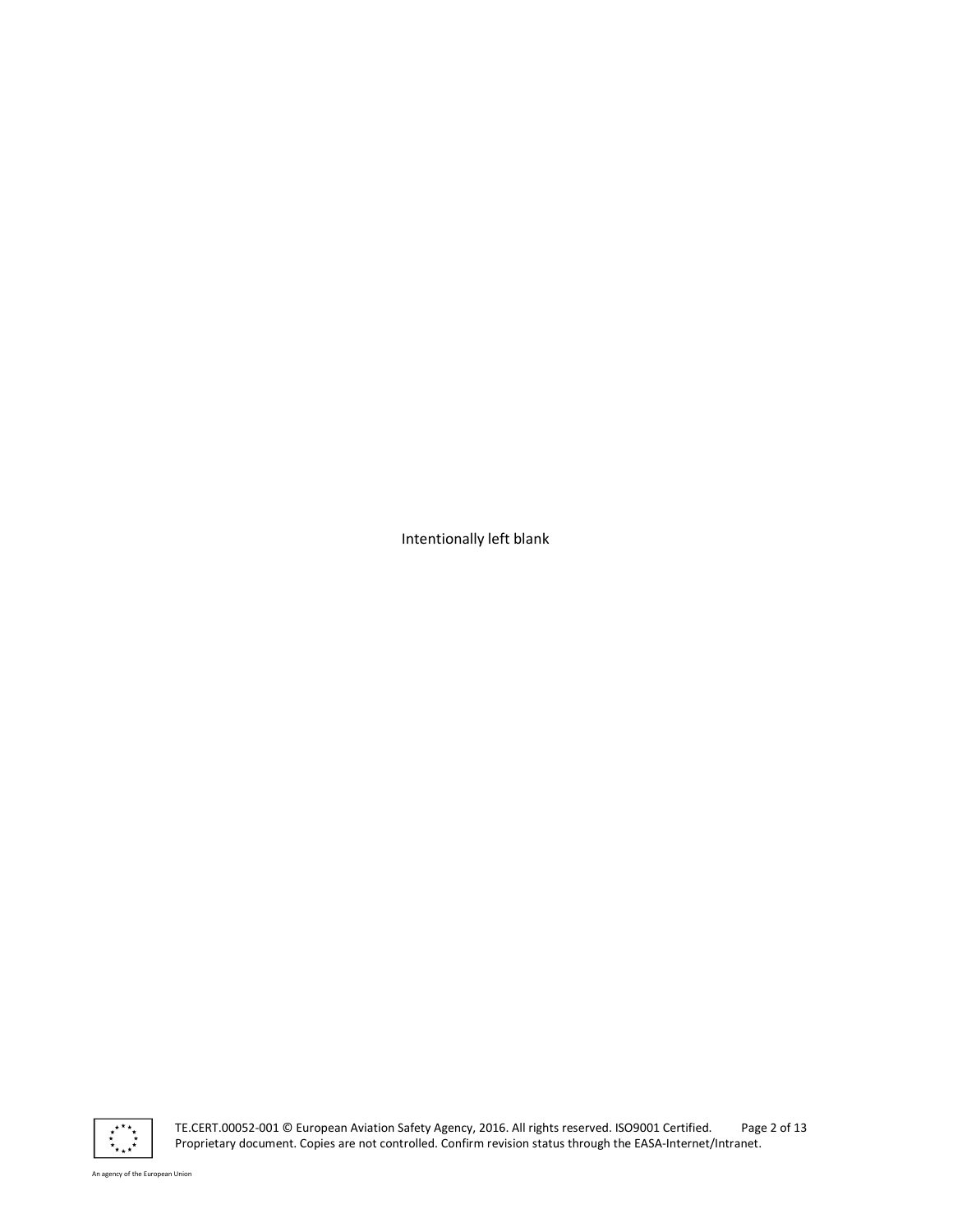$\mathsf{l}$ 

### **TABLE OF CONTENTS**

| 2. Reference Date for determining the applicable airworthiness requirements 5 |  |
|-------------------------------------------------------------------------------|--|
|                                                                               |  |
|                                                                               |  |
|                                                                               |  |
|                                                                               |  |
|                                                                               |  |
|                                                                               |  |
|                                                                               |  |
|                                                                               |  |
|                                                                               |  |
|                                                                               |  |
|                                                                               |  |
|                                                                               |  |
|                                                                               |  |
|                                                                               |  |
|                                                                               |  |
|                                                                               |  |
|                                                                               |  |
|                                                                               |  |
|                                                                               |  |
|                                                                               |  |
|                                                                               |  |
|                                                                               |  |
|                                                                               |  |
|                                                                               |  |
|                                                                               |  |
|                                                                               |  |
|                                                                               |  |
|                                                                               |  |
|                                                                               |  |
|                                                                               |  |
|                                                                               |  |
|                                                                               |  |

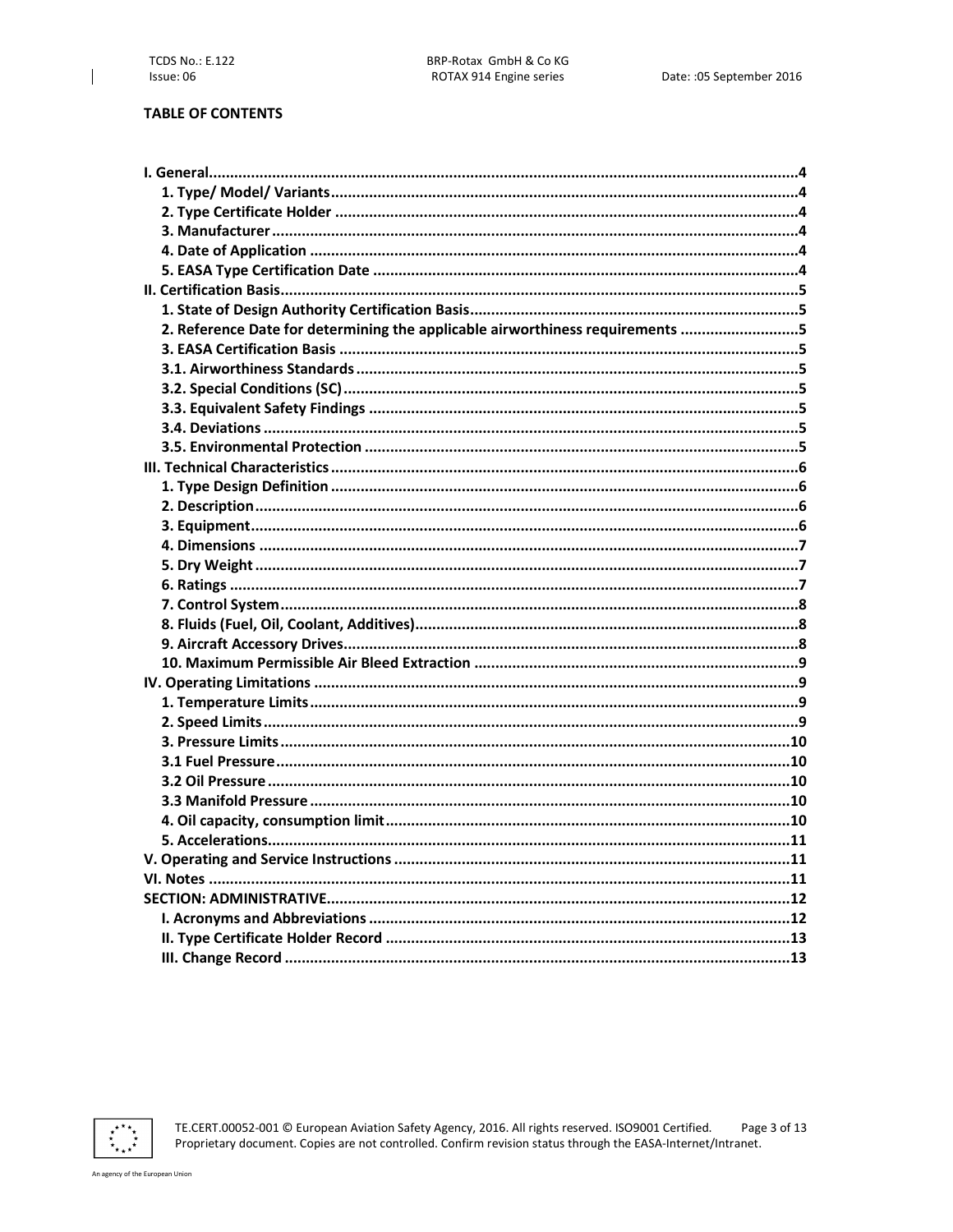# **I. General**

**1. Type/ Model/ Variants**  Rotax 914/ Rotax 914 F2, Rotax 914 F3, Rotax 914 F4

### **2. Type Certificate Holder**

BRP-Rotax GmbH & Co KG Rotaxstraße 1 A-4623 Gunskirchen, Austria DOA EASA.21J.048

### **3. Manufacturer**

As above

 $\overline{\phantom{a}}$ 

### **4. Date of Application**

Date of Application according FAR 33:

| Certification Basis | Rotax 914 F2     | Rotax 914 F3     | Rotax 914 F4     |
|---------------------|------------------|------------------|------------------|
| <b>FAR 33</b>       | 20 December 1993 | 20 December 1993 | 20 December 1993 |

Date of Application according JAR-E:

| L Certification Basis | Rotax 914 F2 | Rotax 914 F3 | Rotax 914 F4 |
|-----------------------|--------------|--------------|--------------|
| JAR-E                 | 29 June 1995 | 29 June 1995 | 29 June 1995 |

### **5. EASA Type Certification Date**

| Rotax 914 F2 | Rotax 914 F3 | Rotax 914 F4 |
|--------------|--------------|--------------|
| 15 May 1996  | 15 May 1996  | 15 May 1996  |

**Note:** EASA type certificate for all these models is granted in accordance with article 2 paragraph 3(a) of EU Commission Regulation 1702/2003 replacing the BAZ/ACG Austria certification of these products (Austrian Type Certification no. TW10-ACG).



TE.CERT.00052-001 © European Aviation Safety Agency, 2016. All rights reserved. ISO9001 Certified. Page 4 of 13 Proprietary document. Copies are not controlled. Confirm revision status through the EASA-Internet/Intranet.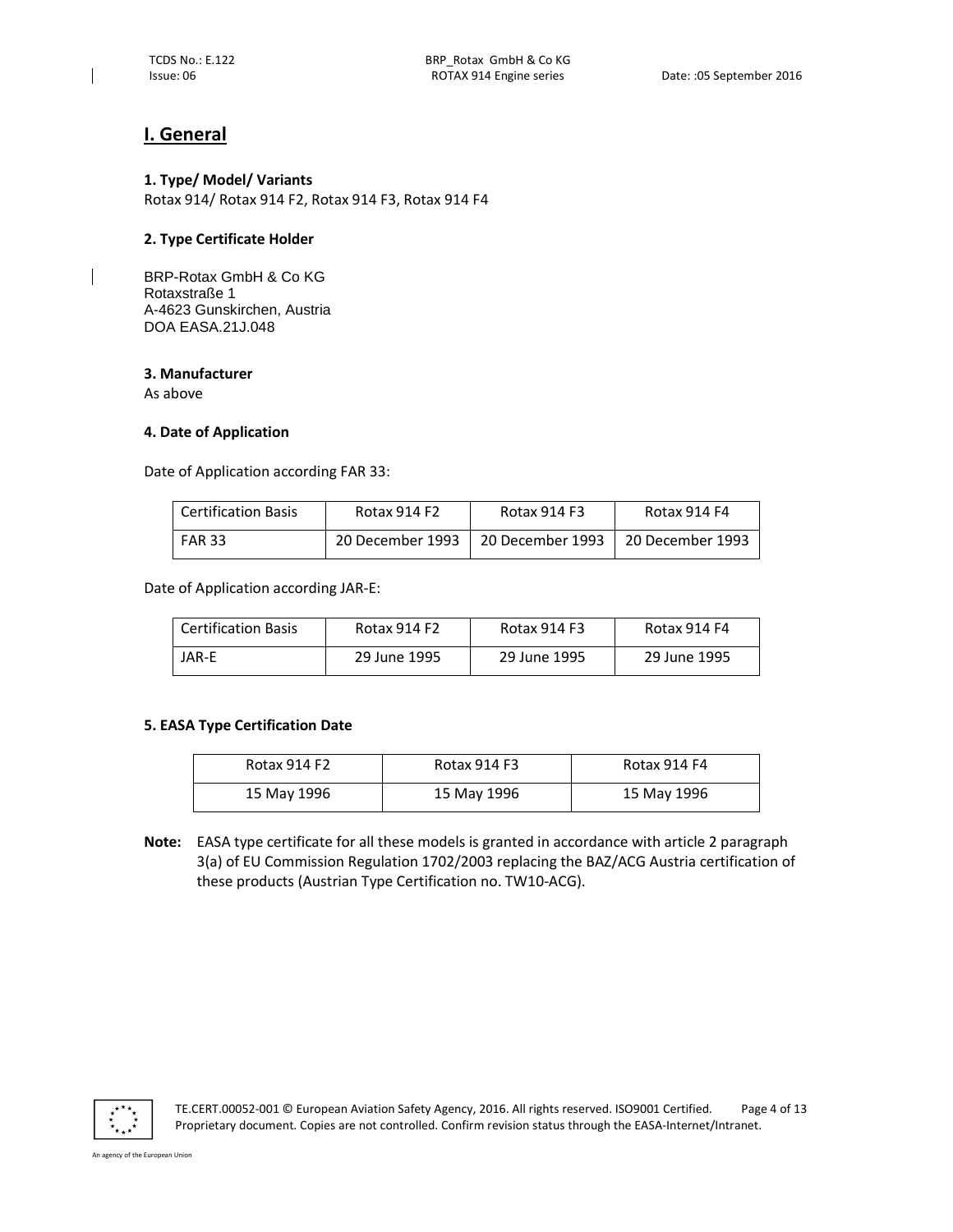# **II. Certification Basis**

**1. State of Design Authority Certification Basis**  Not applicable

**2. Reference Date for determining the applicable airworthiness requirements**  Refer to section 4 (Date of Application) of part I. General.

### **3. EASA Certification Basis**

**3.1. Airworthiness Standards**  FAR Part 33 Amdt. 15 Elect to Comply: FAA NPRM Doc. # 24922, Notice no. 92-14

JAR-E Change 9, dated 21 October 1994

**3.2. Special Conditions (SC)**  SC1 Turbo Charger Control Unit

**3.3. Equivalent Safety Findings**  Propeller governor: Conformity with FAR 33.25, attachment of components has been proven.

**3.4. Deviations** 

None

**3.5. Environmental Protection** 

None (not required for piston engines)



TE.CERT.00052-001 © European Aviation Safety Agency, 2016. All rights reserved. ISO9001 Certified. Page 5 of 13 Proprietary document. Copies are not controlled. Confirm revision status through the EASA-Internet/Intranet.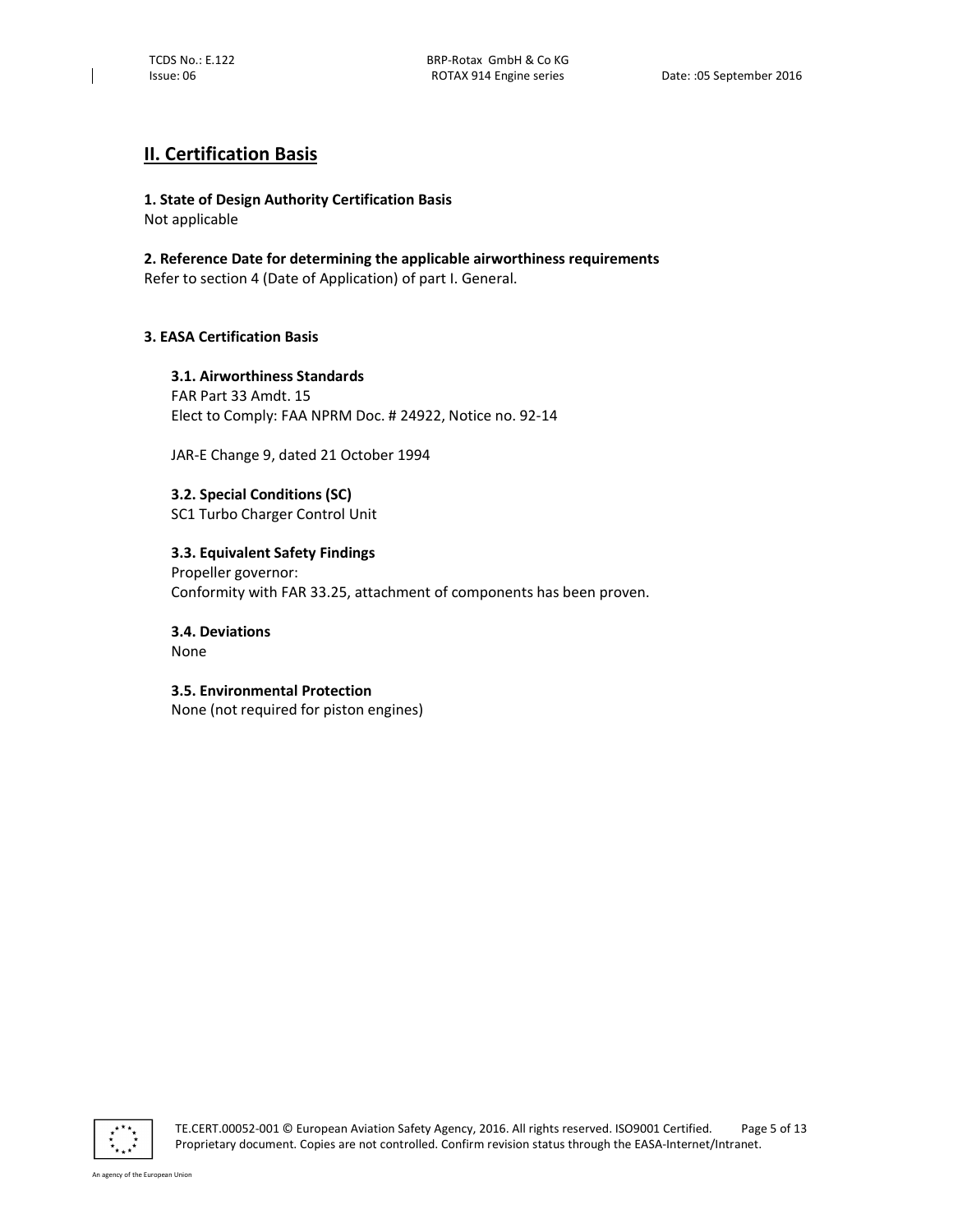# **III. Technical Characteristics**

### **1. Type Design Definition**

As defined by the type design definition no. 30.914.0033

### **2. Description**

The ROTAX 914 engine is a 4-stroke engine with turbo super charger and electronic turbo charger control unit (TCU) 4 cylinder horizontally opposed, spark ignition engine with, propeller drive via integrated reduction gear, liquid cooled cylinder heads, ram-air cooled cylinders, dry sump forced lubrication.

| <b>Bore</b>                               | 79,5 mm                   | $3.13$ in. |  |
|-------------------------------------------|---------------------------|------------|--|
| Stroke                                    | 61 mm<br>2.40 in.         |            |  |
| Displacement                              | 1211 $cm3$<br>73.9 cu.in. |            |  |
| Compression ratio                         | 9:1                       |            |  |
| Gear ratio (crankshaft : propeller shaft) | 2,4286:1                  |            |  |

### **Model 914 F2**

Basic model: 4 cylinder, horizontally opposed, 4-stroke engine with turbo supercharger and electronic turbocharger control unit, one central camshaft, push-rods, overhead valves, liquid cooled cylinder heads, ram-air cooled cylinders, dry sump forced lubrication, dual breakerless capacitor discharge ignition, two constant depression carburetors, two electrical fuel pumps, fixed pitch propeller configuration, drive output via reduction gear with integrated shock absorber and overload protection, superior steel exhaust system, engine mount, electric starter, integrated AC generator, vacuum pump drive (optional), external alternator (optional).

### **Model 914 F3**

| Same as 914 F2, except: | additional drive and adapter for hydraulic governor, hydraulic<br>governor and propeller shaft for constant speed propeller |  |  |
|-------------------------|-----------------------------------------------------------------------------------------------------------------------------|--|--|
| <b>Model 914 F4</b>     |                                                                                                                             |  |  |
| Same as 914 F3, except: | prepared for hydraulic governor for constant speed propeller<br>(without drive, adapter and governor).                      |  |  |

### **3. Equipment**

| <b>Description</b>                  | German  | English   |
|-------------------------------------|---------|-----------|
| See Illustrated Parts Catalog (IPC) | ETK-914 | $IPC-914$ |



TE.CERT.00052-001 © European Aviation Safety Agency, 2016. All rights reserved. ISO9001 Certified. Page 6 of 13 Proprietary document. Copies are not controlled. Confirm revision status through the EASA-Internet/Intranet.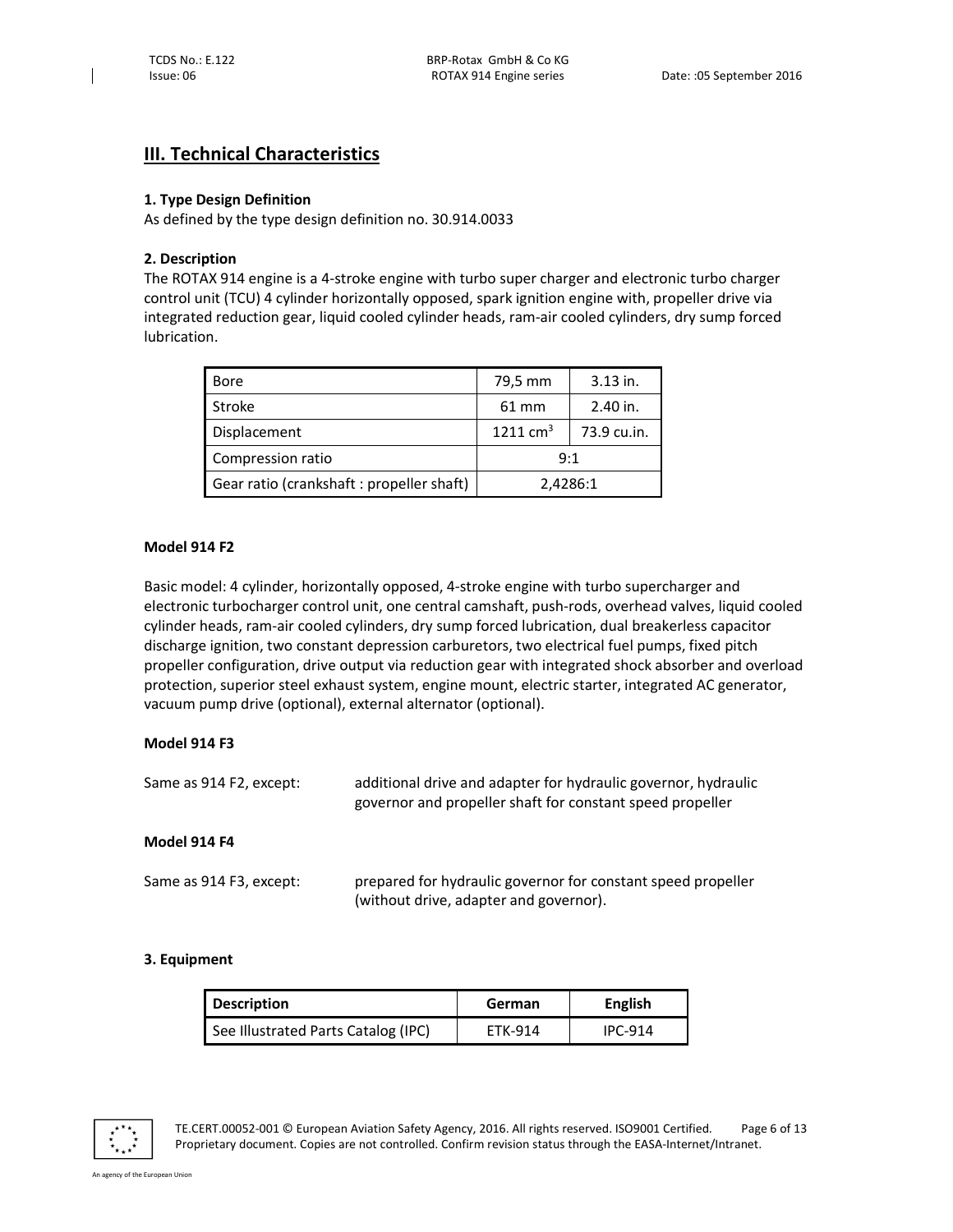$\mathbf{I}$ 

### **4. Dimensions**

| <b>Description</b> | mm    | in.   |
|--------------------|-------|-------|
| Overall length     | 665,1 | 26.19 |
| Overall height     | 531,0 | 20.90 |
| Overall width      | 576,0 | 22.68 |

### **5. Dry Weight**

| <b>Description</b>                                                                                                                                                                                    | kg   | lbs. |
|-------------------------------------------------------------------------------------------------------------------------------------------------------------------------------------------------------|------|------|
| With ignition unit and internal generator, carburetors, turbocharger,<br>TCU, engine suspension frame, overload clutch, muffler, oil tank and<br>electric starter but without fuel pumps and radiator | 71,7 | 158  |
| With propeller flange P.C.D. 75/80 mm/4 in., drive gear, adapter and<br>hydraulic governor for constant speed propeller                                                                               | 74,4 | 164  |
| External alternator                                                                                                                                                                                   | 3,0  | 6.61 |
| Center of gravity: see Installation Manual EBHB-914 (German), IM-914<br>(English)                                                                                                                     |      |      |

### **6. Ratings**

### \*) see note 4

| <b>Description</b>                                                                                                                                                                                                | kW   | $hPa*$ | $in.HG*$ ) | rpm  |
|-------------------------------------------------------------------------------------------------------------------------------------------------------------------------------------------------------------------|------|--------|------------|------|
| Max. continuous performance at sea level pressure<br>altitude up to critical altitude of 16000 ft / 4875 m<br>(with turbo control unit Version 4.3 / Rotax 21, up to<br>engine s/n 4,420.199)                     | 73.5 | 1150   | 34.0       | 5500 |
| Max. continuous performance at sea level pressure<br>altitude up to critical altitude of 16000 ft / 4875<br>(with turbo control unit Version 4.6 / Rotax 99, from<br>engine s/n 4,420.200 onwards)                | 73,5 | 1180   | 34.9       | 5500 |
| Take-off performance (max. 5 minutes) at sea level<br>pressure altitude up to critical altitude of 8000 ft /<br>2450 m (with turbo control unit Version 4.3 / Rotax<br>21, up to engine s/n 4,420.199 onwards)    | 84,5 | 1300   | 38.4       | 5800 |
| Take-off performance rpm (max. 5 minutes) at sea<br>level pressure altitude up to critical altitude of 8000<br>ft / 2450 m (with turbo control unit Version 4.6 /<br>Rotax 99, from engine s/n 4,420.200 onwards) | 84,5 | 1320   | 39.0       | 5800 |



TE.CERT.00052-001 © European Aviation Safety Agency, 2016. All rights reserved. ISO9001 Certified. Page 7 of 13 Proprietary document. Copies are not controlled. Confirm revision status through the EASA-Internet/Intranet.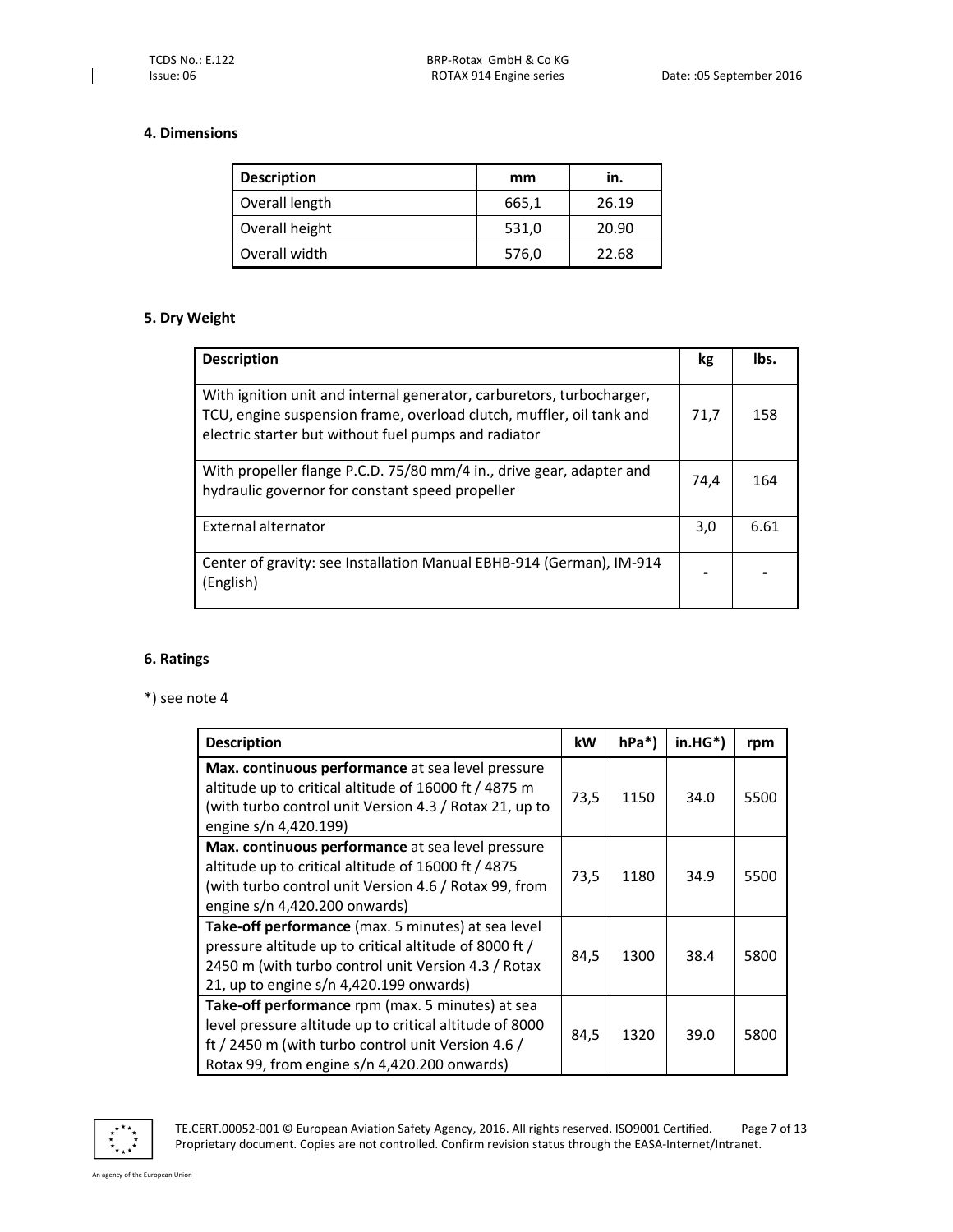### **7. Control System**

All Rotax 914 engines are equipped with an electronic turbo charger control unit (TCU). Refer to the Installation / Operator's Manuals for further information.

### **8. Fluids (Fuel, Oil, Coolant, Additives)**

Fuel

| <b>Description</b>      | German     | <b>English</b> |
|-------------------------|------------|----------------|
| See Operator's Manual   | HB-914     | OM-914         |
| See Service Instruction | SI-914-019 | SI-914-019     |

Oil

| <b>Description</b>      | German     | English    |
|-------------------------|------------|------------|
| See Operator's Manual   | HB-914     | OM-914     |
| See Service Instruction | SI-914-019 | SI-914-019 |

Coolant

| <b>Description</b>      | German     | English    |
|-------------------------|------------|------------|
| See Operator's Manual   | HB-914     | OM-914     |
| See Service Instruction | SI-914-019 | SI-914-019 |

### **9. Aircraft Accessory Drives**

| <b>Model 914 F series</b> |                            |                |                          |                                 |                                                 |                                  |                                         |
|---------------------------|----------------------------|----------------|--------------------------|---------------------------------|-------------------------------------------------|----------------------------------|-----------------------------------------|
| Accessory                 | F <sub>2</sub>             | F <sub>3</sub> | F4                       | Rotation<br>facing<br>drive pad | Speed ratio<br>to<br>crankshaft<br>$i = 2,4286$ | max.<br>torque<br>N <sub>m</sub> | max.<br>overhang<br>moment<br><b>Nm</b> |
| Starter                   | $\ast$                     | $\ast$         | $\ast$                   | <b>CW</b>                       | 25,25:1                                         | 0,5                              |                                         |
| Alternator                | **                         | $* *$          | $**$                     | <b>CCW</b>                      | 1,24:1                                          | 1,6                              |                                         |
| Vacuum<br>pump            | $**$                       |                | $**$                     | <b>CCW</b>                      | 0,548:1                                         | 0,9                              | 0,4                                     |
| Governor                  | $\blacksquare$             | $\ast$         | $\overline{\phantom{0}}$ | <b>CCW</b>                      | 0,548:1                                         | 1,8                              | 1,04                                    |
| Fuel pump                 | $\ast$                     | $\ast$         | $\ast$                   | <b>CW</b>                       | 0,41:1                                          |                                  | 0,14                                    |
| Tachometer                | **                         | $***$          | $**$                     | <b>CW</b>                       | 0,25:1                                          |                                  |                                         |
| Water pump                | $\ast$                     | $\ast$         | $\ast$                   | <b>CCW</b>                      | 0,87:1                                          | 0,5                              |                                         |
| Oil pump                  | $\ast$                     | $\ast$         | $\ast$                   | <b>CCW</b>                      | 0,50:1                                          | 0,7                              |                                         |
|                           |                            |                |                          |                                 |                                                 |                                  |                                         |
| $\mathbf{u} = \mathbf{u}$ | Indicates "does not apply" |                |                          |                                 |                                                 |                                  |                                         |
| <b>II * II</b>            | Standard                   |                |                          |                                 |                                                 |                                  |                                         |
| 11 米米 11                  | Optional                   |                |                          |                                 |                                                 |                                  |                                         |
| " CW "                    | Clockwise                  |                |                          |                                 |                                                 |                                  |                                         |
| " CCW "                   | Counter-clockwise          |                |                          |                                 |                                                 |                                  |                                         |



TE.CERT.00052-001 © European Aviation Safety Agency, 2016. All rights reserved. ISO9001 Certified. Page 8 of 13 Proprietary document. Copies are not controlled. Confirm revision status through the EASA-Internet/Intranet.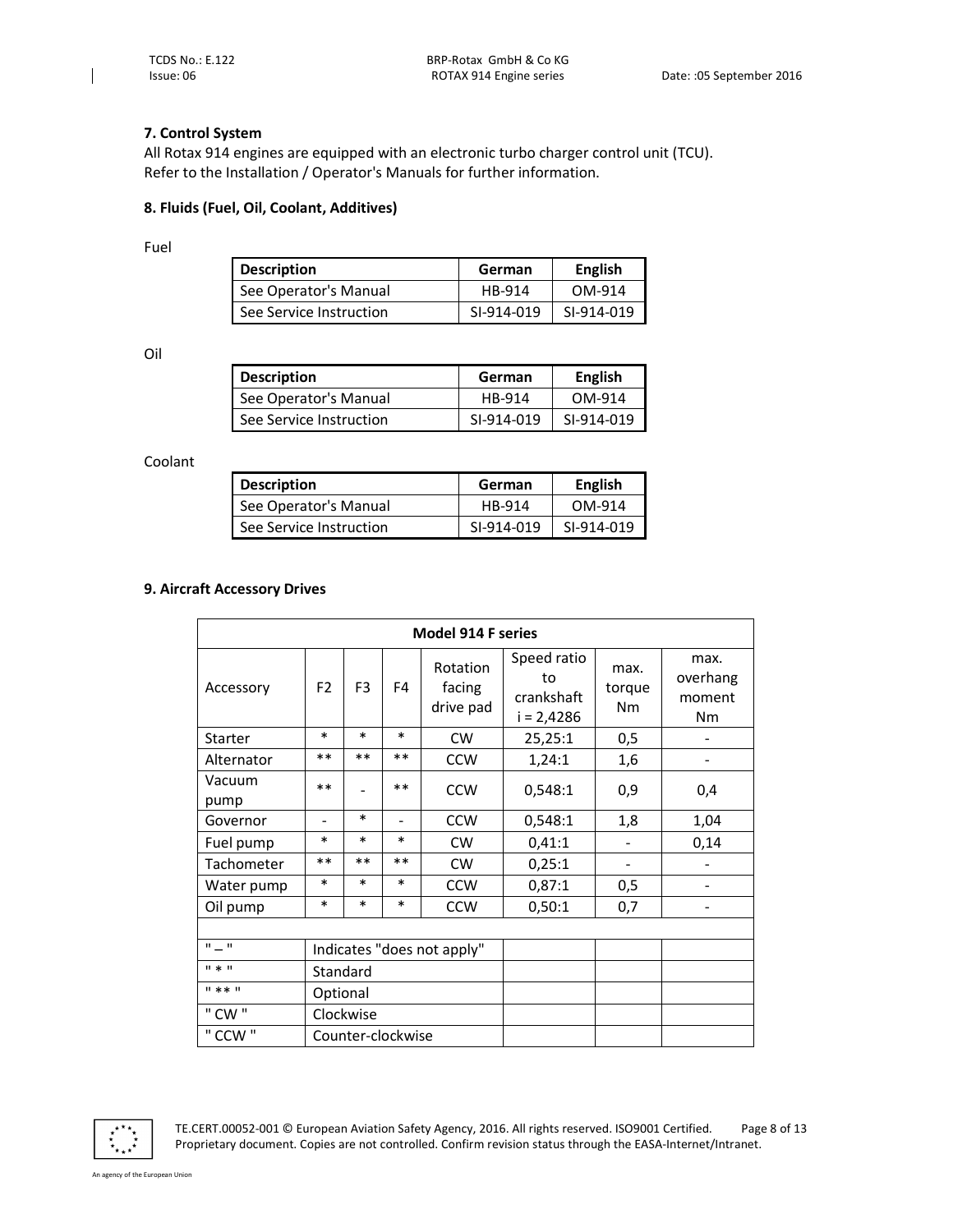# **10. Maximum Permissible Air Bleed Extraction**

Not applicable

# **IV. Operating Limitations**

### **1. Temperature Limits**

914 F series:

| Temperature limits (max. permissible)                                                                                                                                                        | °C  | °F    |
|----------------------------------------------------------------------------------------------------------------------------------------------------------------------------------------------|-----|-------|
| Cylinder head temperature in use of conventional coolant                                                                                                                                     | 135 | 275   |
| Coolant exit temperature in use of conventional coolant<br>(according installation manual EBHB-914 (German), IM-914<br>(English) and operator's manual HB-914 (German), OM-914<br>(English)) | 120 | 248   |
| Cylinder head temperature in use of waterless coolant                                                                                                                                        | 135 | 275   |
| Oil temperature at inlet                                                                                                                                                                     | 130 | 266   |
| Air temperature maximum                                                                                                                                                                      | 72  | 161.6 |
| Airbox temperature maximum, from engine s/n 4,420.200<br>onwards<br>*) see note 4                                                                                                            | 88  | 190.4 |

914 F series (engine type designation extended with suffix "-01"):

| Temperature limits (max. permissible)                                             | °C  | °F    |
|-----------------------------------------------------------------------------------|-----|-------|
| Coolant temperature<br>(according installation manual EBHB-914 (German), IM-914   | 120 | 248   |
| (English) and operator's manual HB-914 (German), OM-914<br>(English))             |     |       |
| Oil temperature at inlet                                                          | 130 | 266   |
| Air temperature maximum                                                           | 72  | 161.6 |
| Airbox temperature maximum, from engine s/n 4,420.200<br>onwards<br>*) see note 4 | 88  | 190.4 |

### **2. Speed Limits**

| <b>Description</b>                | $1/min$ rpm |  |
|-----------------------------------|-------------|--|
| Take-off speed, maximum 5 minutes | 5800        |  |
| Max. continuous speed             | 5500        |  |



TE.CERT.00052-001 © European Aviation Safety Agency, 2016. All rights reserved. ISO9001 Certified. Page 9 of 13 Proprietary document. Copies are not controlled. Confirm revision status through the EASA-Internet/Intranet.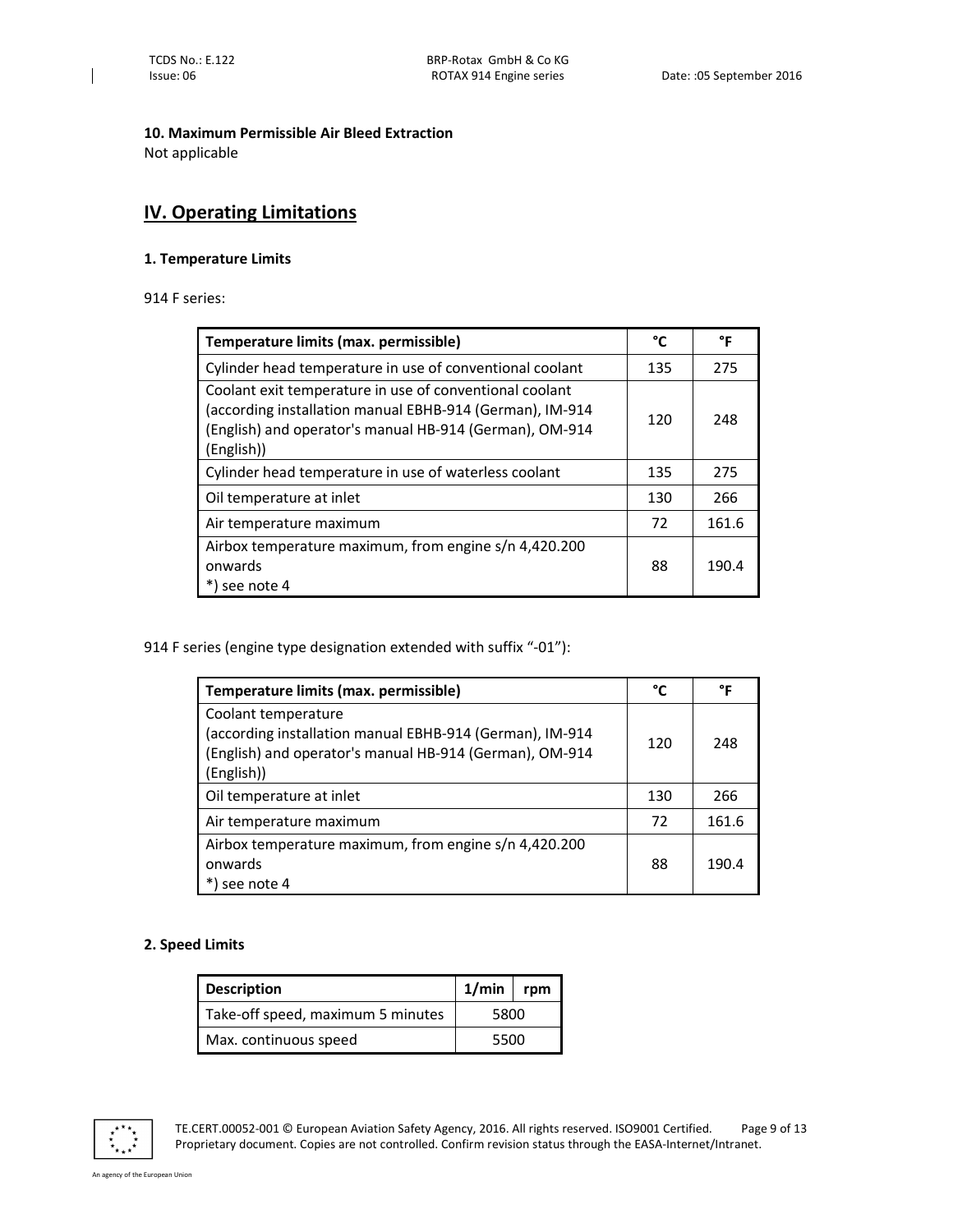### **3. Pressure Limits**

### **3.1 Fuel Pressure**

| Fuel pressure at carburettor inlet |                   | bar  | psi  |
|------------------------------------|-------------------|------|------|
| Minimum                            | airbox pressure + | 0.15 | 2.18 |
| Maximum                            | airbox pressure + | 0.35 | 5.08 |
| Normal                             | airbox pressure + | 0.25 | 3.63 |

### **3.2 Oil Pressure**

| Oil pressure                                                       | bar            | psi                  |
|--------------------------------------------------------------------|----------------|----------------------|
| Normal operating range above 3500 rpm                              | $2,0 \div 5,0$ | $29 \div 72.5$       |
| Normal operating range above 3500 rpm up<br>to incl. s/n 4,420.085 | $1,5 \div 5,0$ | $21.76 \div$<br>72.5 |
| Minimum below 3500 rpm                                             | 0,8            | 11.6                 |
| Minimum below 3500 rpm up to incl. s/n<br>4,420.085                | 1,5            | 21.76                |
| At cold start and warming up period<br>(maximum)                   | 7,0            | 101.5                |

### **3.3 Manifold Pressure**

| <b>Manifold Pressure</b>               | hPa  | in.Hg. |
|----------------------------------------|------|--------|
| Take-off power (maximum) *) see note 4 | 1350 | 39.9   |
| Take-off power (minimum) *) see note 4 | 1300 | 38.4   |
| Max. continuous power *) see note 4    | 1200 | 35.4   |
| Min. continuous power *) see note 4    | 1150 | 34.0   |

### **4. Oil capacity, consumption limit**

| <b>Engine oil</b>                     | Lit  | lig pt | US gal. |
|---------------------------------------|------|--------|---------|
| Oil capacity (maximum-mark tank)      | 3.0  | 6.34   | 0.79    |
| Oil capacity (minimum-mark tank)      | 2.5  | 5.28   | 0.66    |
| Oil consumption per hour<br>(maximum) | 0,06 | 0.127  | 0.016   |

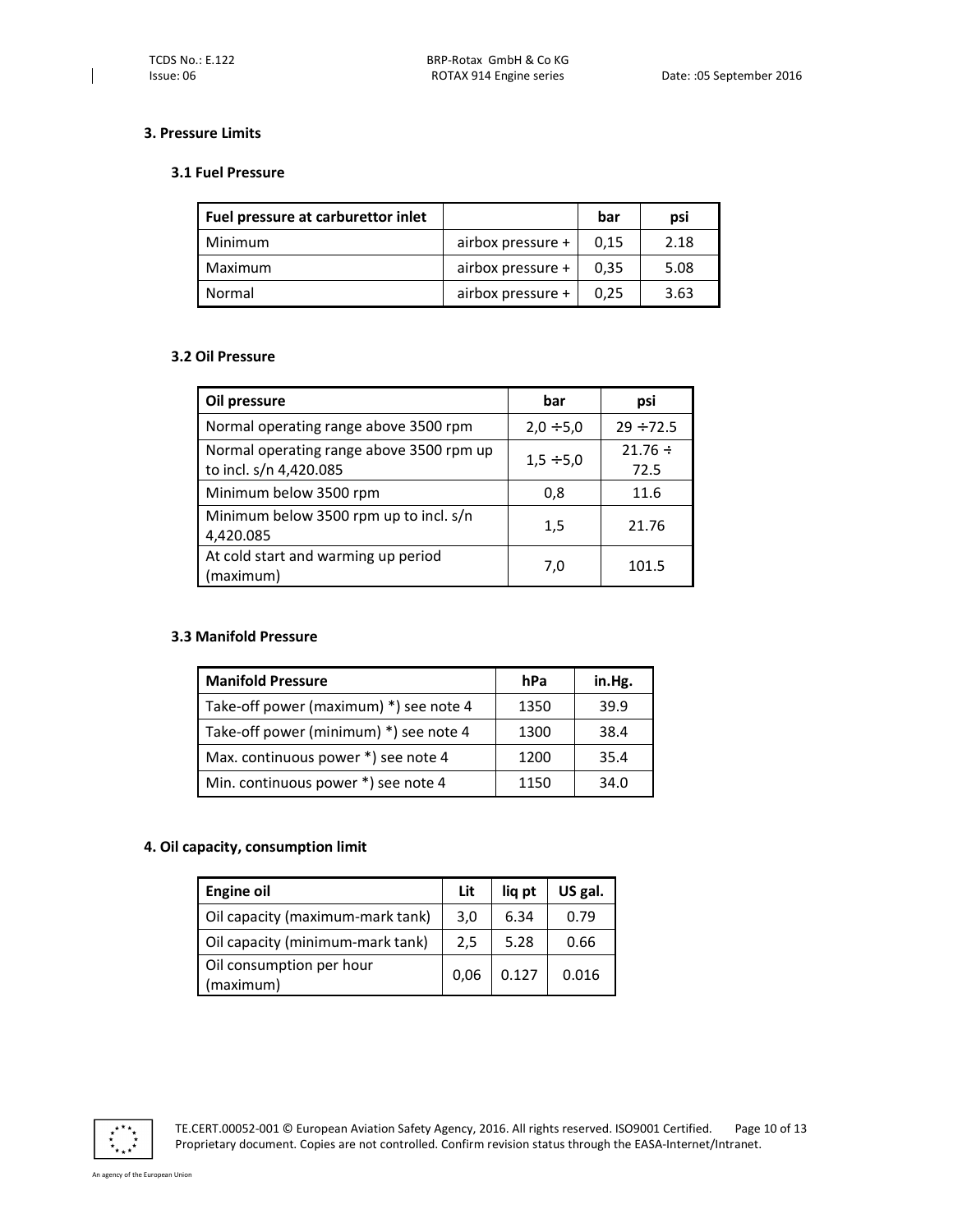### **5. Accelerations**

Time limit for engine operations at weightless condition and with negative gravity acceleration is max. 5 sec. at max. -0.5 g.

# **V. Operating and Service Instructions**

| <b>Description</b>                                             | German          | <b>English</b> |
|----------------------------------------------------------------|-----------------|----------------|
| <b>Operator's Manual</b>                                       | HB-914          | OM-914         |
| <b>Installation Manual</b>                                     | <b>EBHB-914</b> | $IM-914$       |
| Maintenance Manual Line                                        | <b>WHBL-914</b> | <b>MML-914</b> |
| Maintenance Manual Heavy                                       | <b>WHBH-914</b> | <b>MMH-914</b> |
| <b>Overhaul Manual</b>                                         | GHB-914         | OHM-914        |
| Overhaul Manual, Appendix                                      | GHBA-914        | OHMA-914       |
| Illustrated Parts Catalog                                      | <b>ETK-914</b>  | <b>IPC-914</b> |
| Service Bulletins, Service Instructions and Service<br>Letters | as issued       | as issued      |

### **VI. Notes**

### **Note 1: Generator / Alternator parallel operation**

For the certification of the optional external alternator the aerospace standard AS 8020 has been determined as applicable requirement.

However compliance to the applicable parts for parallel operation of the internal generator (as integrated part of the engine) and the optional external alternator has not been demonstrated.

### **Note 2: Vacuum pump**

Conformity with FAR 33.25 attachment of component has been proven.

### **Note 3: TBO**

For recommended TBO see Service Bulletin SB-914-027.

### **Note 4: TCU**

Built standard and software status is defined in "Software Accomplishment Summary" Certification Report no. 18.

### **Note 5: 914 F engine type designation extended with suffix "-01"**

New cylinder heads have been introduced for the Rotax 914 F engine series in order to standardize the cylinder head raw part with the Rotax 912 iSc Sport engine series. As a result the measurement position of the temperature sensor on the cylinder head has changed as well as the measurement medium (former aluminium, now coolant).



TE.CERT.00052-001 © European Aviation Safety Agency, 2016. All rights reserved. ISO9001 Certified. Page 11 of 13 Proprietary document. Copies are not controlled. Confirm revision status through the EASA-Internet/Intranet.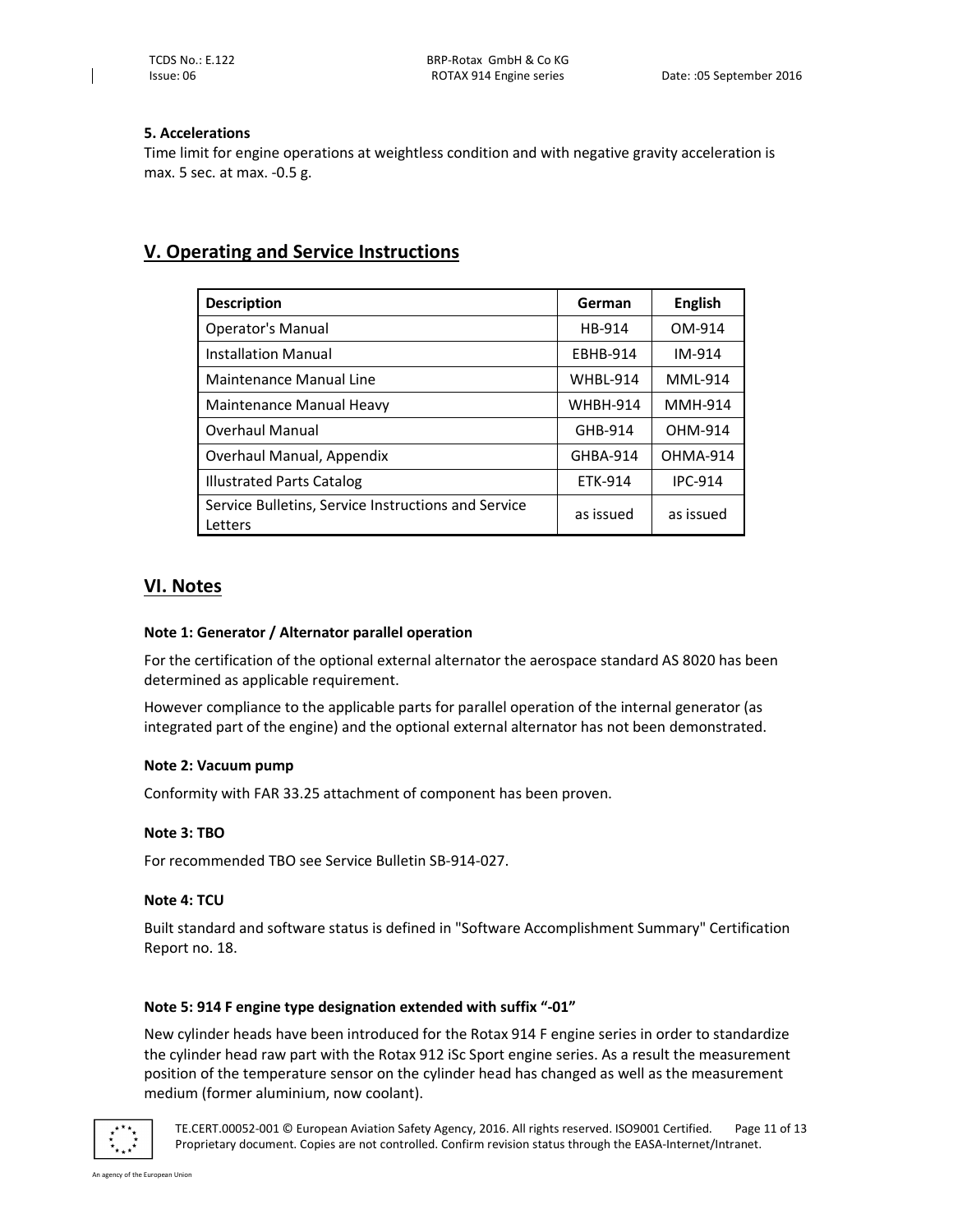As a consequence for all Rotax 914 F engines which type designations are extended with suffix "-01" the engine temperature measurement methods have been amended from CHT (cylinder head temperature) and CT (coolant temperature) to only CT (coolant temperature). Therefore only the coolant temperature limit applies.

Exemplification for identification: "Rotax 914 F3 -01"

For further details refer to Service Bulletins SB-914-047 and SB-914-049 (respectively latest revision).

# **SECTION: ADMINISTRATIVE**

## **I. Acronyms and Abbreviations**

| ACG          | <b>Austro Control GmbH</b>                                              |
|--------------|-------------------------------------------------------------------------|
|              | Aerospace Standard: General minimum performance standards for           |
| AS 8020      | generators/starter-generators and associated voltage regulators for use |
|              | in direct current (DC) electric systems for civil aircraft              |
| <b>AVGAS</b> | <b>Aviation Gasoline</b>                                                |
| CHT          | <b>Cylinder Head Temperature</b>                                        |
| <b>CT</b>    | <b>Coolant Temperature</b>                                              |
| <b>CW</b>    | clockwise                                                               |
| <b>CCW</b>   | counter-clockwise                                                       |
| CS-E         | <b>Certification Specifications Engines</b>                             |
| EASA         | <b>European Aviation Safety Agency</b>                                  |
| FAA          | <b>Federal Aviation Administration</b>                                  |
| <b>FAR</b>   | <b>Federal Aviation Regulations</b>                                     |
| <b>HIRF</b>  | <b>High Intensity Radiated Fields</b>                                   |
| IM           | <b>Installation Manual</b>                                              |
| <b>IPC</b>   | <b>Illustrated Parts Catalog</b>                                        |
| <b>JAR</b>   | <b>Joint Aviation Requirements</b>                                      |
| JAR-E        | Joint Aviation Requirements Engines                                     |
| <b>MMH</b>   | Maintenance Manual Heavy                                                |
| <b>MML</b>   | Maintenance Manual Line                                                 |
| OМ           | <b>Operators Manual</b>                                                 |
| <b>OHM</b>   | <b>Overhaul Manual</b>                                                  |
| <b>OHMA</b>  | Overhaul Manual, Appendix                                               |
| rpm          | revolutions per minute                                                  |
| <b>RTCA</b>  | <b>Radio Technical Commission for Aeronautics</b>                       |
| SB           | Service Bulletin                                                        |
| SI           | Service Instruction                                                     |
| TBO          | Time between Overhaul                                                   |
| <b>TCDS</b>  | Type Certificate Data Sheet                                             |
| <b>TCU</b>   | Turbo Control Unit                                                      |



TE.CERT.00052-001 © European Aviation Safety Agency, 2016. All rights reserved. ISO9001 Certified. Page 12 of 13 Proprietary document. Copies are not controlled. Confirm revision status through the EASA-Internet/Intranet.